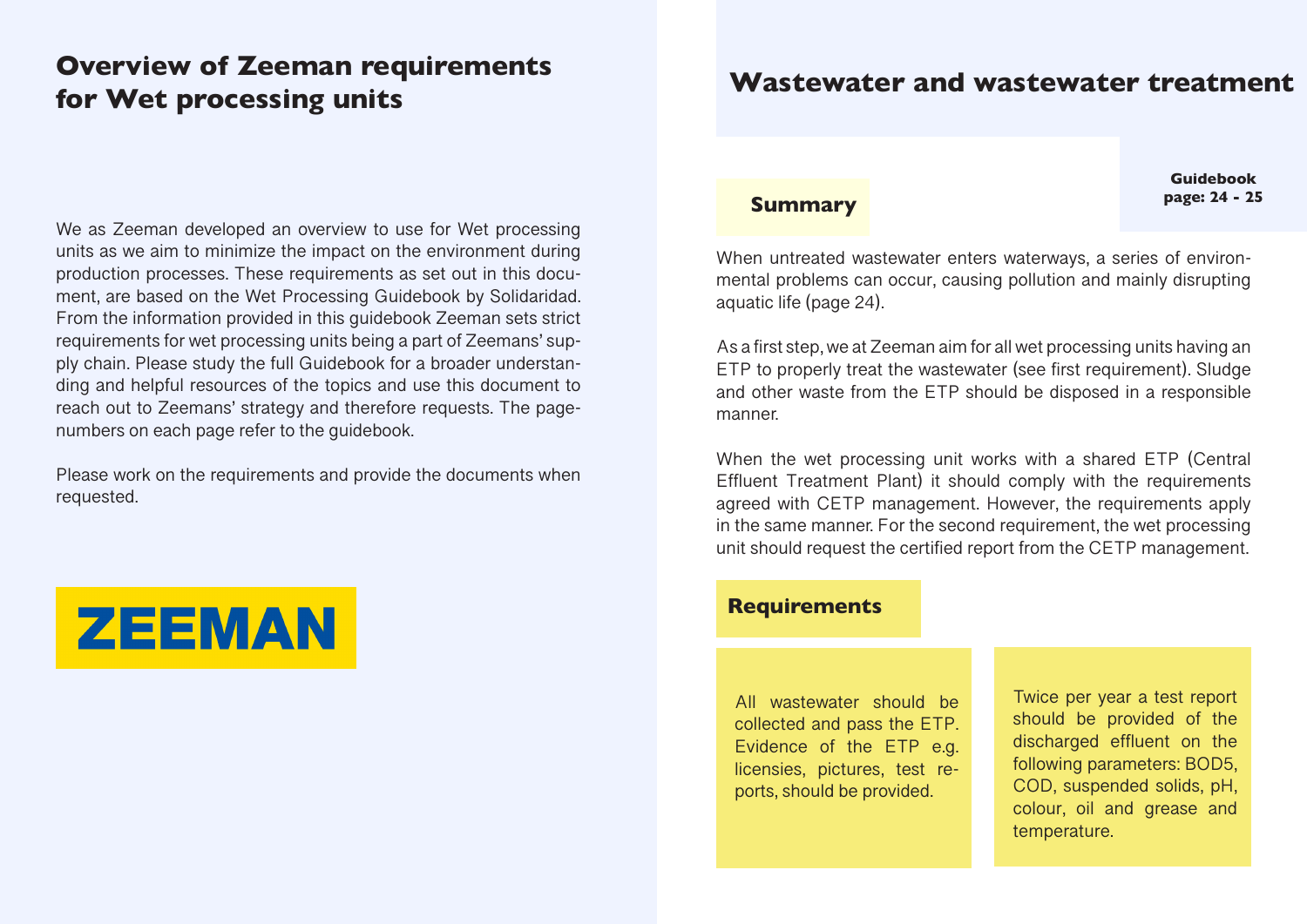# **Chemical management**

# **Water and energy consumption**

**Guidebook**

# **page: 28 - 31 Summary**

Hazardous chemicals mean all those that show instrinsically hazardous properties (page 28). Zeeman vision on hazardous chemicals is that the use and the impact of hazardous chemicals should be actively minimized if not eliminated. This mission is integrated in the Chemical Management requirements.

Therefore, it is appreciated to internally develop a mission on how to comply with Zeeman's wish to reduce usage and impact of hazardous chemicals. To asign a chemical management team would be helpful to address the practical implementation.

**Guidebook page: 20 - 23 Summary**

When it comes to the textile industry, a lot of fresh water is needed to create and care for a piece of garment (page 22). In addition, the industry is huge and therefore energy intensive.

At Zeeman we aim to reduce the water and energy consumption at our wet processing units. It is therefore relevant to develop an intern mission and strategy which is in line with this goal.

To work on this goal it is needed to assess the complete process of the water and energy consumption. The output of the assessments can be incorporated in a continuous improvement plan.

## **Requirements**

The wet processing unit will sign the Manufacturers Restricted Substances List and actively assess all chemicals used for compliance with the MRSL. Please provide a copy of the signed MRSL including name, date and signature.

A training on the topic of Chemical Management will be executed by Zeeman. Please implement actions where needed.

## **Requirements**

A resource efficiency (like water) and energy assessment should be executed, and actively work on the corrective actons. Evidence should be shared with Zeeman.